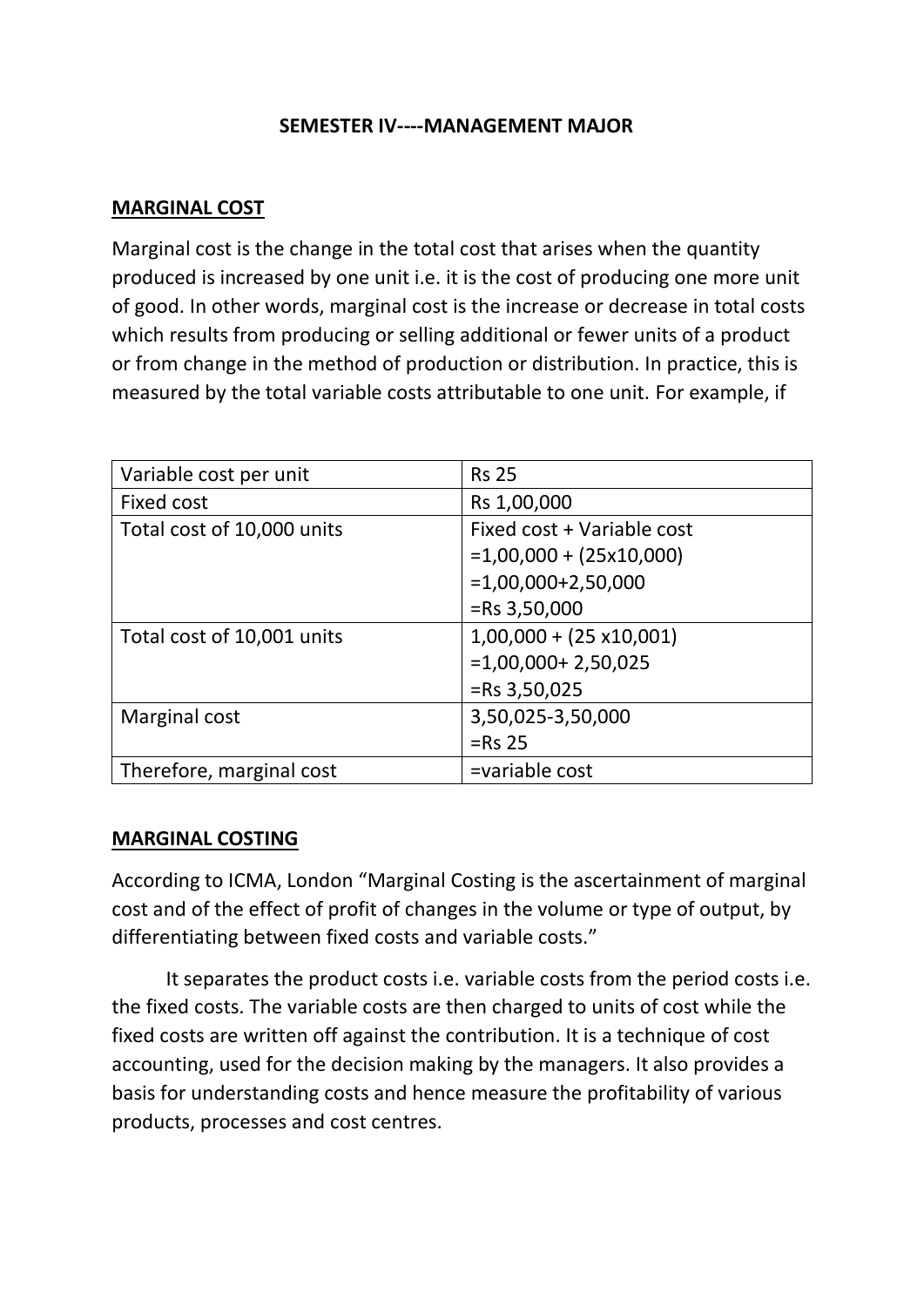# **ADVANTAGES OF MARGINAL COSTING**

- 1. The technique of marginal costing is easy to understand. Based only on marginal costs, it is less complicated.
- 2. The problem of over or under absorption of overheads is avoided.
- 3. Separation of fixed and variable elements make the flexible budgetary control system effective and facilitates greater cost control.
- 4. It helps in both product planning and profit planning.
- 5. It facilitates the determination of relative efficiency of different products, departments etc.

# **LIMITATIONS OF MARGINAL COSTING**

- 1. It is very difficult and arbitrary to classify all costs into fixed and variable.
- 2. It ignores the time factor.
- 3. Neither fixed cost nor variable costs remain constant always. This fact is ignored under marginal costing.
- 4. Pricing decisions cannot be based on contribution alone.
- 5. The technique is limited in its application to only those industries where large stocks have to be carried as work-in-progress e.g. contracting firms.

# **MANAGERIAL USES OF MARGINAL COSTING**

- **1. Cost Ascertainment:** It facilitates both recording and reporting of costs; and makes cost ascertainment easier by segregating cost into fixed and variable.
- **2. Cost Control:** It enables management to exercise control over production cost and thereby affect efficiency.
- **3. Decision Making:** The various tools of marginal costing viz. Contribution, BE charts, PV graphs, CVP analysis etc. can help the management in formulating effective business policies and take important decisions regarding matters like: a) Introduction of a new product, b) Make or Buy decisions, c) Pricing of products, d) Product mix etc.
- **4. Profit Planning:** By helping the management in planning and evaluating performance, the technique of marginal costing helps in profit planning of an organisation. It also guides the management in determining the sale price to attain a desired level of profit.

--------------------------------------------------------------------------------------------------------